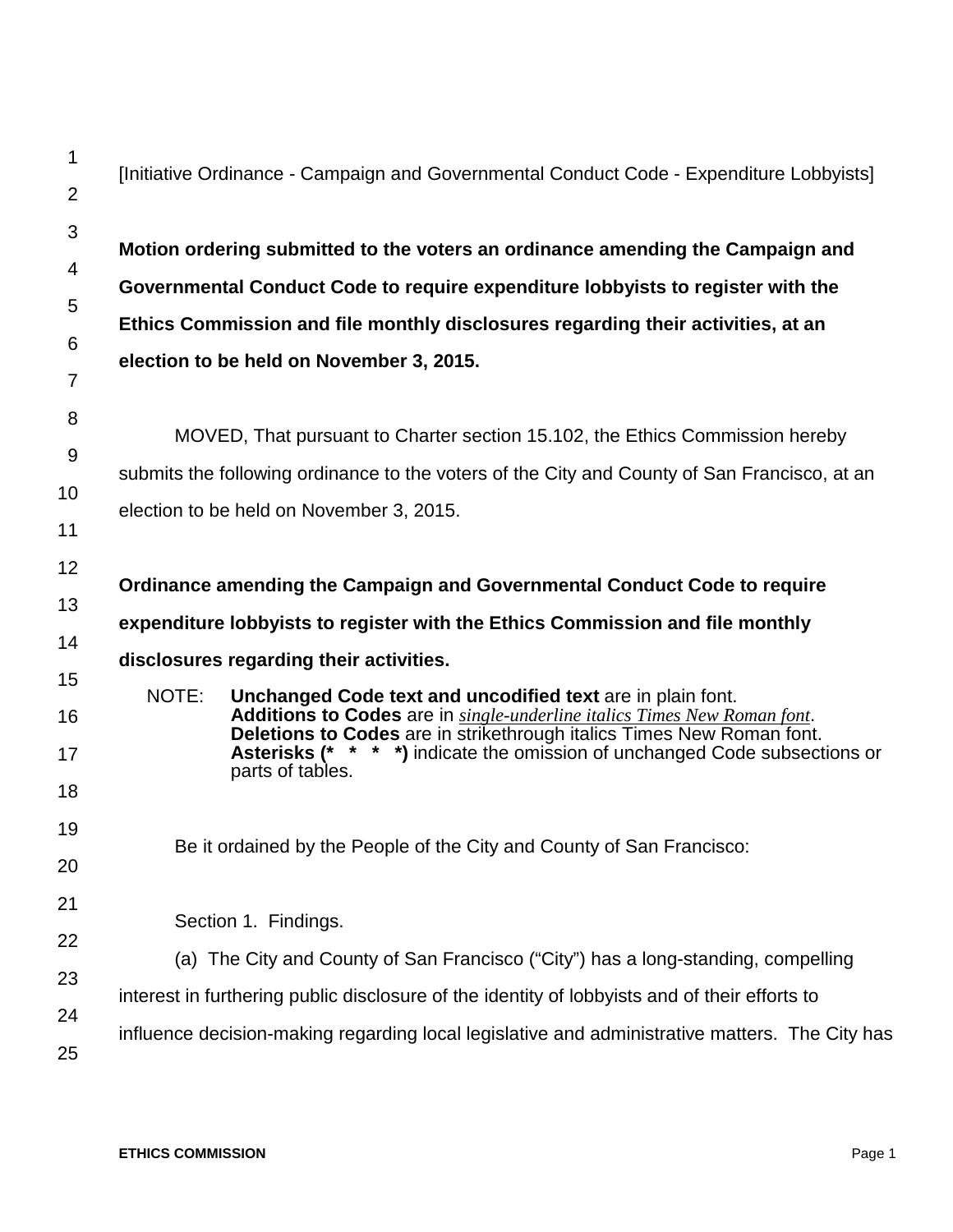1  $\mathcal{P}$ required this disclosure to protect public confidence in the responsiveness and representative nature of government officials and institutions.

3 4 5 6 7 8 9 10 11 12 13 14 (b) For many years, the City has required lobbyists who directly contact City officials, referred to here as "contact lobbyists," to register with the Ethics Commission and disclose their lobbying activities. But in addition to contact lobbyists, individuals, businesses, non-profit organizations, labor unions, and trade associations attempt to indirectly influence City officials by urging others to directly lobby those officials. These indirect lobbyists, referred to in this measure as "expenditure lobbyists," make payments in an attempt to encourage others to directly lobby City officials by urging them to attend legislative hearings to speak on their behalf, by providing them with transportation to public meetings, by using advertising outlets to ask others to call or contact City officials' offices to make their arguments, or by making donations in exchange for their direct lobbying efforts. Given these efforts, it is often difficult for City officials to know whether the individuals directly approaching them are truly voicing their own opinions or are doing so at the behest of expenditure lobbyists.

15 16 17 18 19 20 (c) For these reasons, and consistent with the City's past efforts to further the goals of open government and transparency in decision-making, the voters enact this ordinance to impose registration and disclosure requirements on expenditure lobbyists. This approach is not unique to San Francisco. Several other California jurisdictions, including Los Angeles, Sacramento, San Diego, San Jose, and the State of California, have enacted similar expenditure lobbyist regulations,.

21 22 23 24 25 (d) This ordinance imposes reasonable, narrowly tailored registration and disclosure requirements on expenditure lobbyists, obligating them to reveal information about their efforts to influence decision-making. Since expenditure lobbyists and direct, contact lobbyists both attempt to influence the City's legislative process, this ordinance imposes the same sorts of registration and disclosure requirements on both types of lobbyists.

#### **ETHICS COMMISSION** Page 2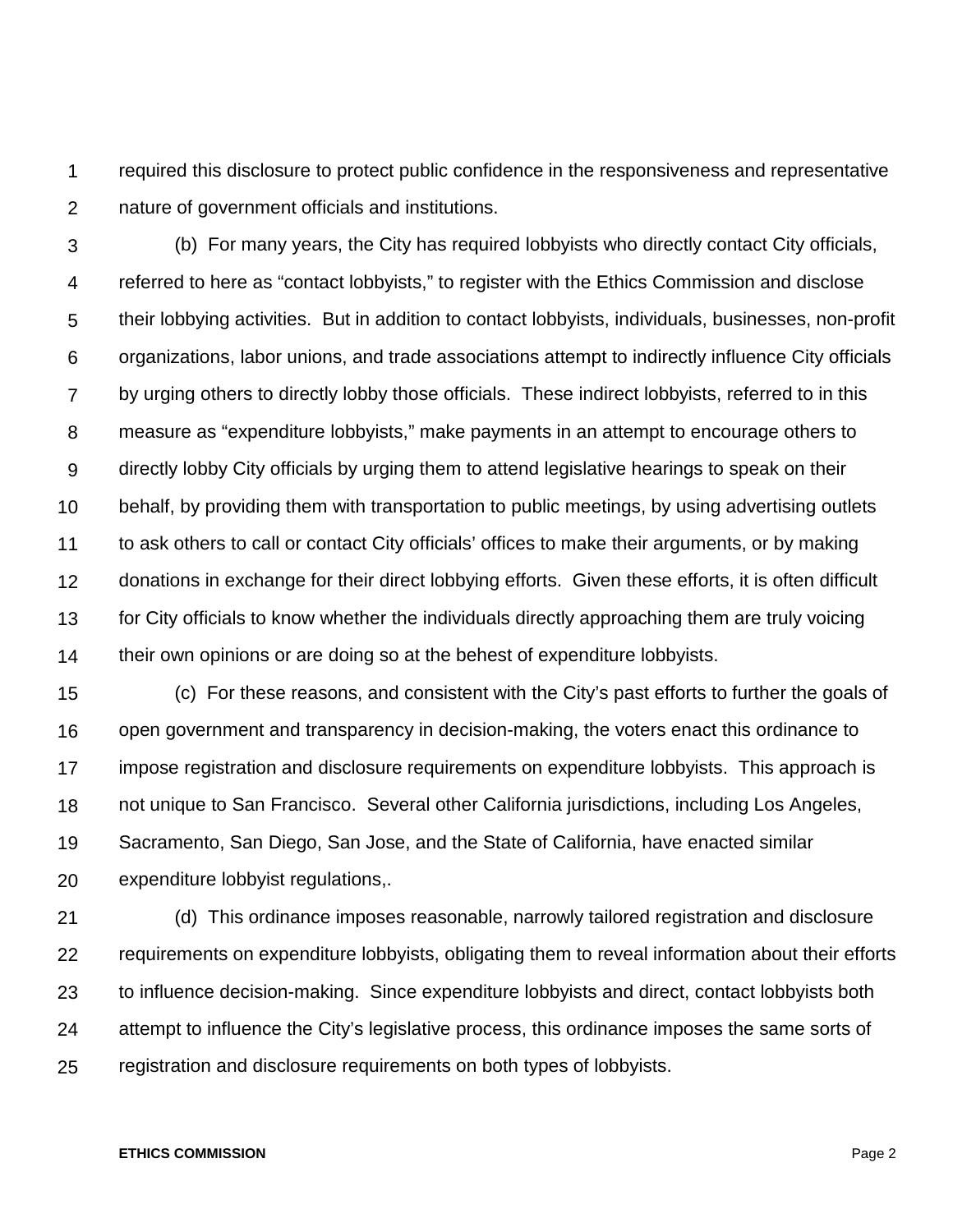| $\overline{2}$ | Section 2. Article II, Chapter 1 of the Campaign and Governmental Conduct Code is                    |
|----------------|------------------------------------------------------------------------------------------------------|
| 3              | hereby amended by adding Section 2.103 and revising Sections 2.105, 2.106, 2.110, 2.115,             |
| 4              | 2.116, and 2.130, to read as follows:                                                                |
| 5              | <b>SEC. 2.103. AMENDMENT OR REPEAL.</b>                                                              |
| 6              | With respect to any provisions of this Chapter regarding regulation of expenditure lobbyists         |
| 7              | approved by the voters, the Board of Supervisors may amend those provisions if all of the following  |
| 8              | conditions are met:                                                                                  |
| 9              | (a) The amendment furthers the purposes of this Chapter;                                             |
| 10             | (b) The Ethics Commission approves the proposed amendment in advance by at least a four-             |
| 11             | <i>fifths vote of all its members;</i>                                                               |
| 12             | (c) The proposed amendment is available for public review at least 30 days before the                |
| 13             | amendment is considered by the Board of Supervisors or any committee of the Board of Supervisors;    |
| 14             | and                                                                                                  |
| 15             | (d) The Board of Supervisors approves the proposed amendment by at least a two-thirds vote of        |
| 16             | all its members.                                                                                     |
| 17             |                                                                                                      |
| 18             | SEC. 2.105. DEFINITIONS.                                                                             |
| 19             | Whenever used in this Chapter 1, the following words and phrases shall have the                      |
| 20             | definitions be defined as provided in this Section 2.105:                                            |
| 21             | "Activity expenses" means any expense incurred or payment made by a lobbyist or a                    |
| 22             | lobbyist's client at the behest of the lobbyist, or arranged by a lobbyist or a lobbyist's client at |
| 23             | the behest of the lobbyist, which benefits in whole or in part any: officer of the City and          |
| 24             | County; candidate for City and County office; aide to a member of the Board of Supervisors;          |
| 25             | or member of the immediate family or the registered domestic partner of an officer, candidate,       |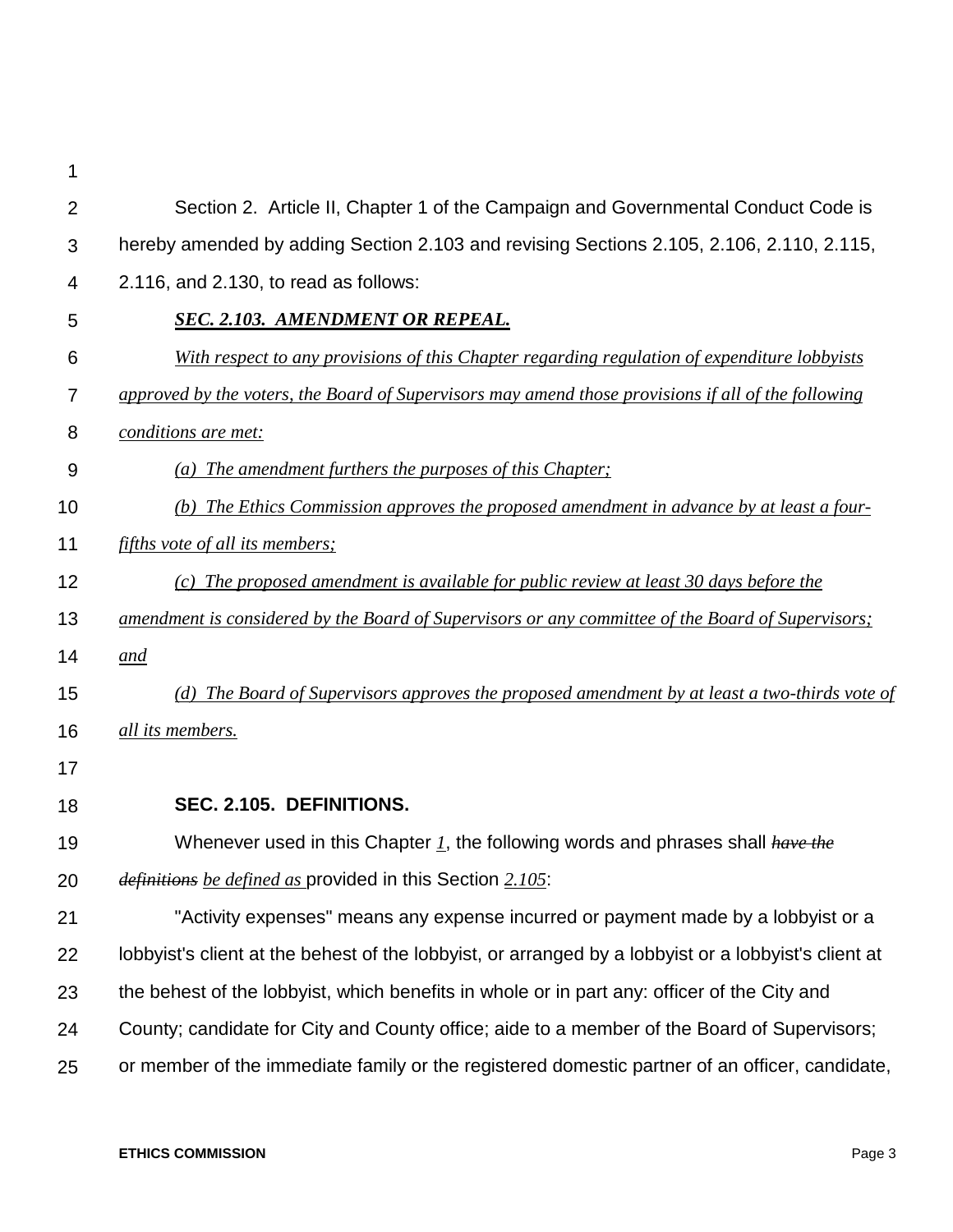1  $\mathcal{P}$ 3 4 5 6 7 or aide to a member of the Board of Supervisors. An expense or payment is not an "activity expense" unless it is incurred or made within three months of a contact with the officer, candidate, or Supervisor's aide who benefits from the expense or payment, or whose immediate family member or registered domestic partner benefits from the expense or payment. "Activity expenses" include honoraria, consulting fees, salaries, and any other thing of value totaling more than \$25 in value in a consecutive three-month period, but do not include political contributions.

- 8 "Candidate" shall have the same meaning as set forth in Section 1.104 of this Code.
- 9 "Client" means the person for whom lobbyist services are performed by a lobbyist.
- 10 *"Contact lobbyist" means any individual who (1) makes five or more contacts in a calendar*
- 11 *month with officers of the City and County on behalf of the individual's employer; or (2) makes one or*
- 12 *more contacts in a calendar month with an officer of the City and County on behalf of any person who*
- 13 *pays or who becomes obligated to pay the individual or the individual's employer for lobbyist services.*
- 14 *An individual is not a contact lobbyist if that individual is lobbying on behalf of a business of which the*
- 15 *individual owns a 20% or greater share.*
- 16 "Economic consideration" means any payments, fees, reimbursement for expenses,
- 17 gifts, or anything else of value, provided that "economic consideration" does not include
- 18 salary, wages or benefits furnished by a federal, state or local government agency.
- 19 20 21 "Employee" means any person who receives, reasonably expects to receive, or whose employer is obligated to provide, an Internal Revenue Service Form W-2 wage and tax statement.
- 22 23 24 "Employer" means any person who provides an Internal Revenue Service Form W-2 wage and tax statement to an employee who performs lobbyist services on behalf of that person.
- 25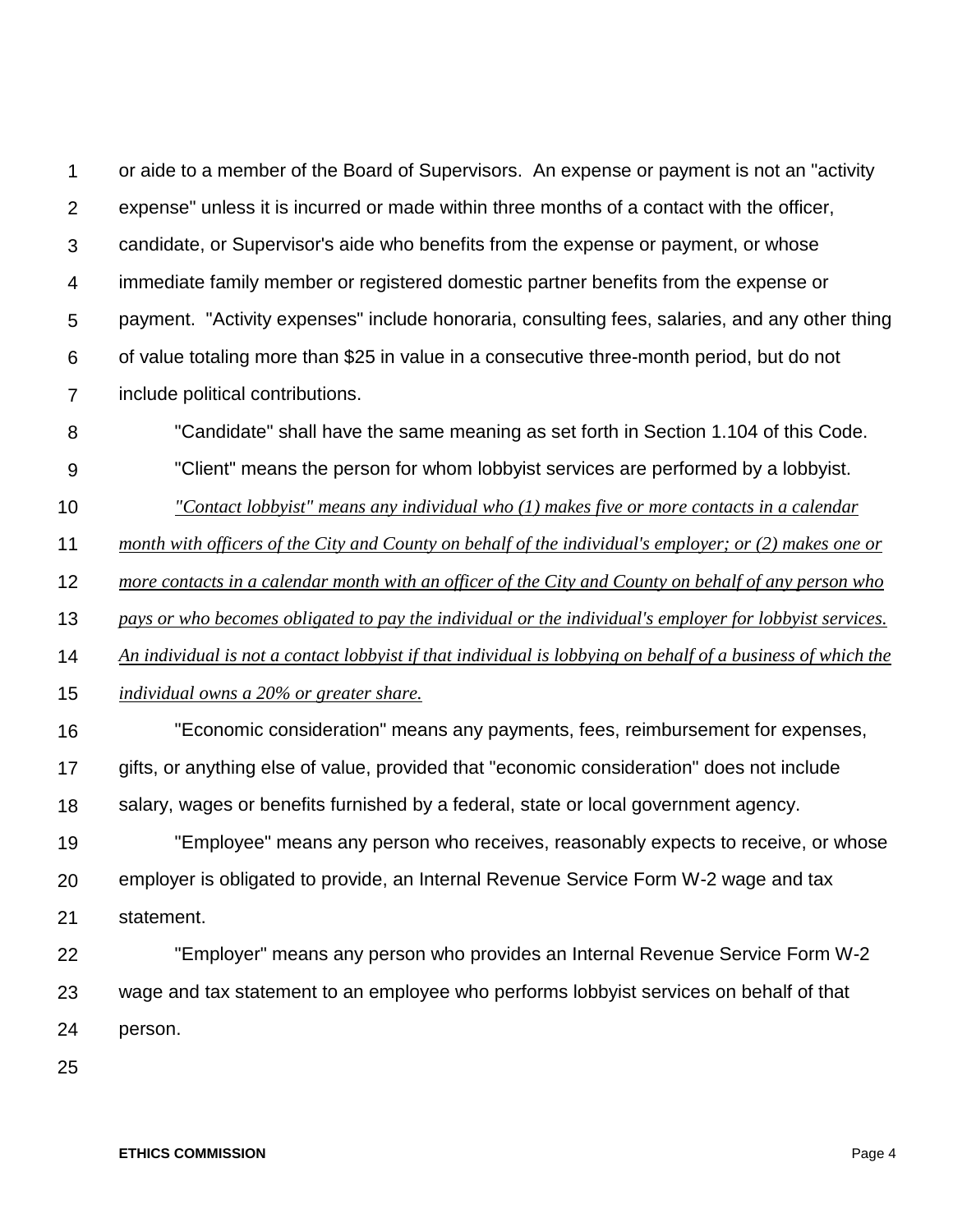| 1              | "Expenditure lobbyist" means any person, other than any government entity, or officer or                   |
|----------------|------------------------------------------------------------------------------------------------------------|
| $\overline{2}$ | employee acting in an official capacity, who makes payments totaling \$2,500 or more in a calendar         |
| 3              | month to solicit, request, or urge, directly or indirectly, other persons to communicate directly with an  |
| 4              | officer of the City and County in order to influence local legislative or administrative action. Examples  |
| 5              | of the types of activities the payment for which can count toward the \$2,500 threshold referred to in the |
| 6              | previous sentence include but are not limited to public relations, media relations, advertising, public    |
| $\overline{7}$ | outreach, research, investigation, reports, analyses, studies. The following types of payments shall not   |
| 8              | be considered for the purpose of determining whether a person is an expenditure lobbyist: payments         |
| 9              | made to a registered contact lobbyist or the registered contact lobbyist's employer for lobbyist           |
| 10             | services; payments made to an organization for membership dues; payments made by an organization           |
| 11             | to distribute communications to its members; payments made by a news media organization to develop         |
| 12             | and distribute its publications; and payments made by a client to a representative to appear before an     |
| 13             | <i>adjudicatory proceeding before a City agency or department.</i>                                         |
| 14             | "Gift" shall be defined as set forth in the Political Reform Act, Government Code                          |
| 15             | Section 81000 et seq., and the regulations adopted thereunder.                                             |
| 16             | "Lobbyist" means <i>a contact lobbyist or expenditure lobbyist, any individual who (1) makes</i>           |
| 17             | five or more contacts in a calendar month with officers of the City and County on behalf of the            |
| 18             | individual's employer; or $(2)$ makes one or more contacts in a calendar month with an officer of the      |
| 19             | City and County on behalf of any person who pays or who becomes obligated to pay the individual or         |
| 20             | the individual's employer for lobbyist services. An individual is not a lobbyist if that individual is     |
| 21             | lobbying on behalf of a business of which the individual owns a 20% or greater share.                      |
| 22             | "Lobbyist services" means services rendered for the purpose of influencing local                           |
| 23             | legislative or administrative action, including but not limited to contacts with officers of the City      |
| 24             | and County of San Francisco.                                                                               |
|                |                                                                                                            |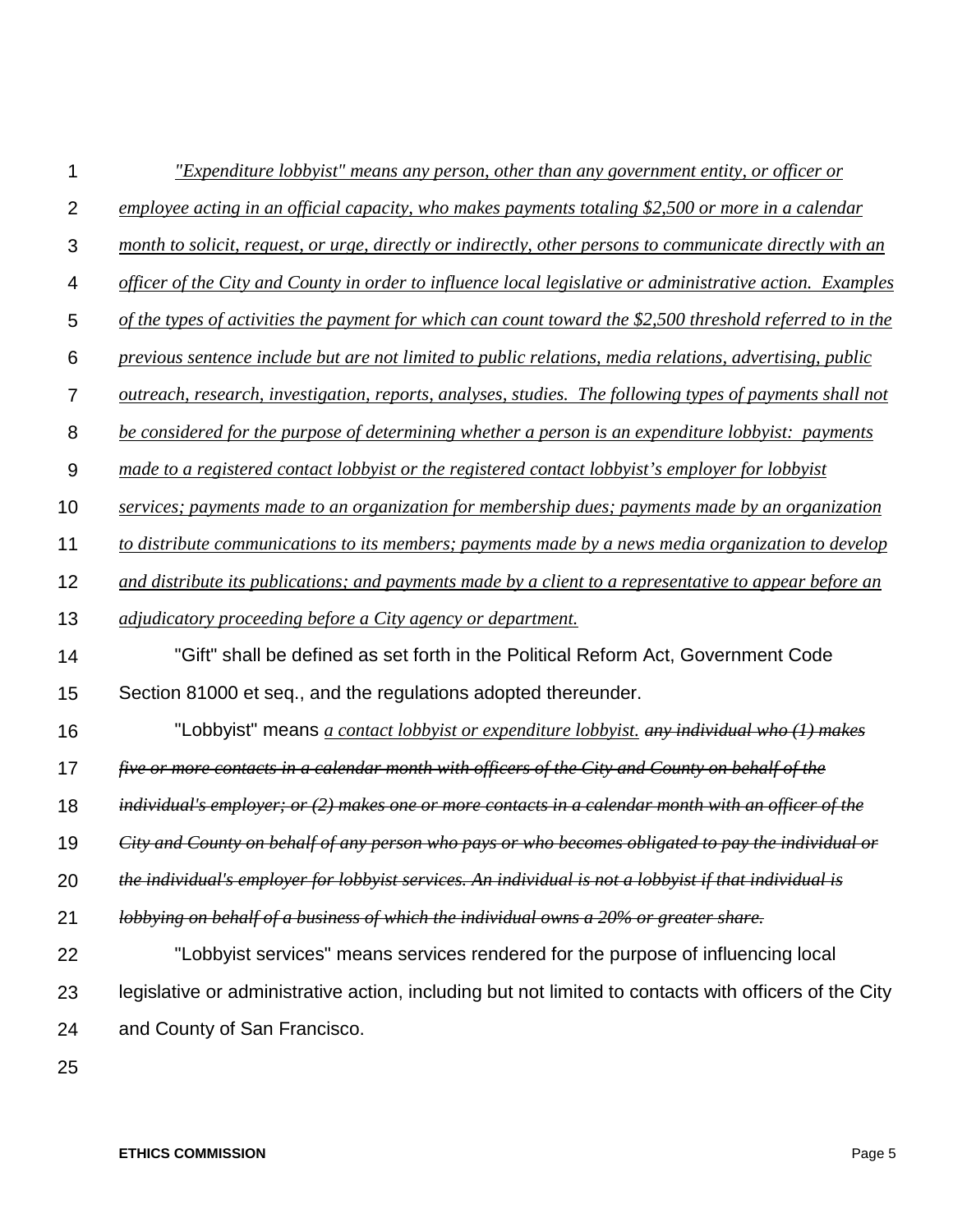1 2 3 4 5 "Local legislative or administrative action" includes, but is not limited to, the drafting, introduction, consideration, modification, enactment, defeat, approval, veto, granting or denial by any officer of the City and County of any resolution, motion, appeal, application, petition, nomination, ordinance, amendment, approval, referral, permit, license, entitlement to use or contract.

6 7 8 9 10 11 12 13 14 15 16 17 18 19 "Measure" shall have the same meaning as set forth in Section 1.104 of this Code. "Officer of the City and County" means any officer identified in Section 3.203 of this Code, as well as any official body composed of such officers. In addition, for purposes of this Chapter, "officer of the City and County" includes (1) members of the Board of Education, Community College Board, First Five Commission, Law Library Board of Trustees, Local Agency Formation Commission, Health Authority Board, Housing Authority Commission, Parking Authority, Relocation Appeals Board, Successor Agency to the former Redevelopment Agency of the City and County of San Francisco, Oversight Board of the Successor Agency, Successor Agency Commission, Transportation Authority, Workforce Investment San Francisco Board as well as any official body composed of such officers, and any person appointed as the chief executive officer under any such board or commission; (2) the Zoning Administrator, (3) the City Engineer, (4) the County Surveyor, and (5) the Bureau Chief of the Department of Public Works' Bureau of Street Use and Mapping. "Person" means an individual, partnership, corporation, association, firm, labor union or

- 20 other organization or entity, however organized.
- 21

# "Public hearing" means any open, noticed proceeding.

22

# **SEC. 2.106. LOBBYING CONTACTS.**

23 24 (a) Whenever used in this Chapter *1*, "contact" means any communication, oral or written, including communication made through an agent, associate or employee, for the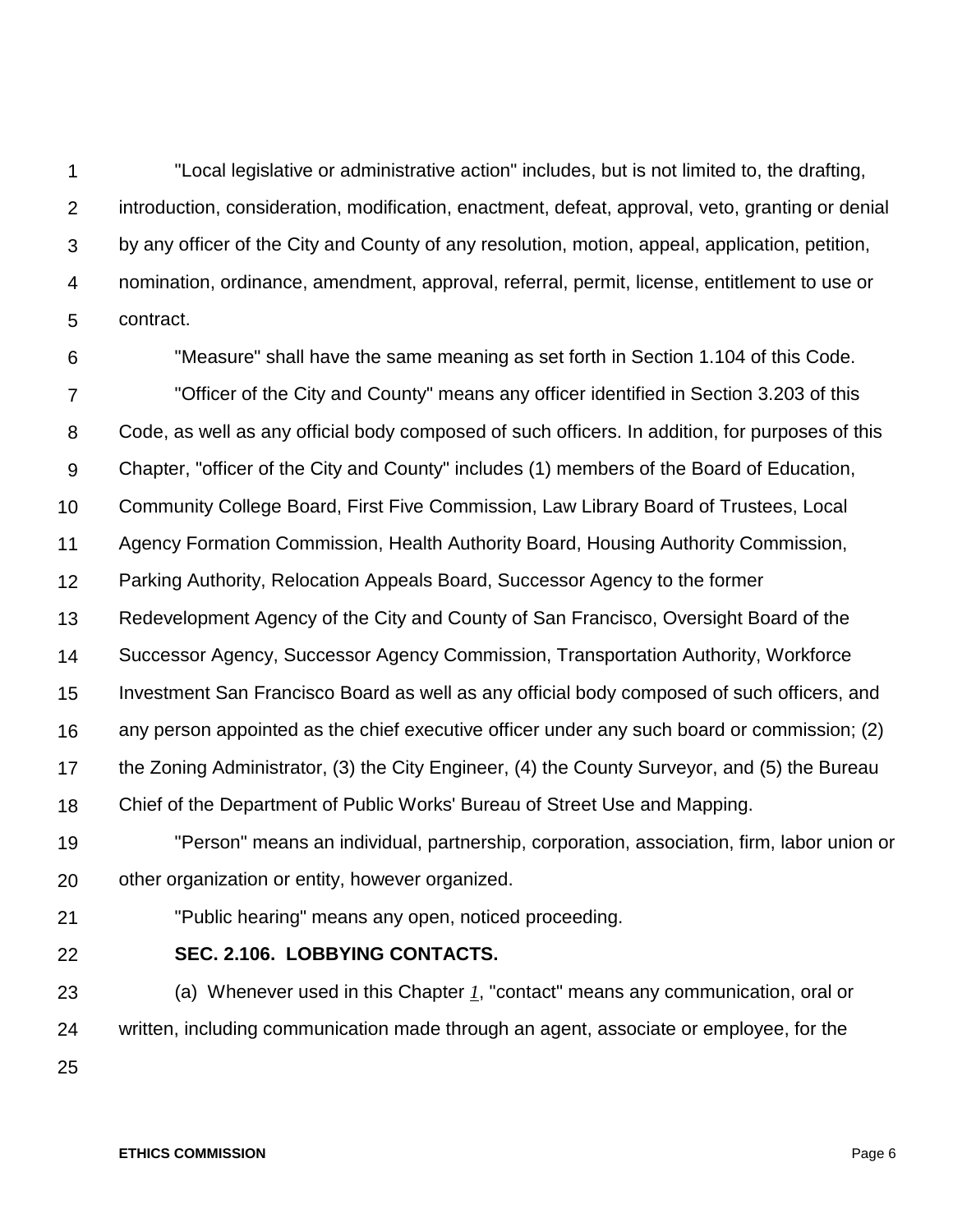1  $\mathcal{P}$ purpose of influencing local legislative or administrative action, except as provided in Subsections (b) and (c).

3

(b) The following activities are not "contacts" within the meaning of this Chapter *1*.

4

5

(1) A representative of a news media organization gathering news and information or disseminating the same to the public, even if the organization, in the ordinary

6 7 course of business, publishes news items, editorials or other commentary, or paid advertisements, that urge action upon local legislative or administrative matters;

8 9 10 11 12 (2) A person providing oral or written testimony that becomes part of the record of a public hearing; provided, however, that if the person making the appearance or providing testimony has already qualified as a *contact* lobbyist under this Chapter and is appearing or testifying on behalf of a client, the *contact* lobbyist's testimony shall identify the client on whose behalf the *contact* lobbyist is appearing or testifying;

13 14 (3) A person performing a duty or service that can be performed only by an architect or a professional engineer licensed to practice in the State of California;

15 16 17 (4) A person making a speech or producing any publication or other material that is distributed and made available to the public, through radio, television, cable television, or other medium of mass communication;

18 19 20 (5) A person providing written information in response to an oral or written request made by an officer of the City and County, provided that the written information is a public record available for public review;

21 22 (6) A person providing oral or written information pursuant to a subpoena, or otherwise compelled by law or regulation;

- 23 24 (7) A person submitting a written petition for local legislative or administrative action, provided that the petition is a public record available for public review;
- 25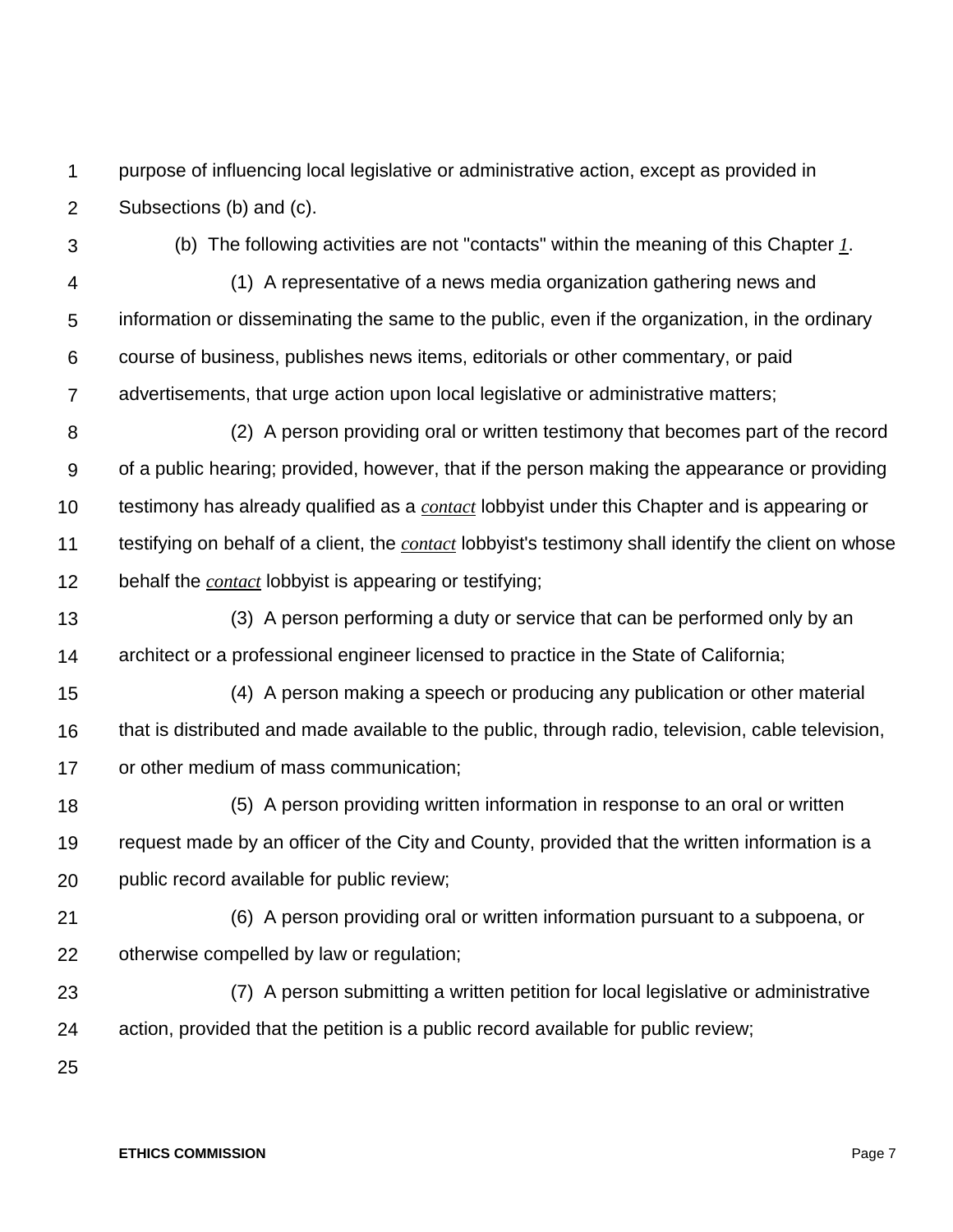1 2 3 4 5 6 7 8 9 10 11 12 13 14 15 16 17 18 19 20 21 22 23 24 25 (8) A person making an oral or written request for a meeting, or any other similar administrative request, if the request does not include an attempt to influence local legislative or administrative action; (9) A person appearing before an officer of the City and County pursuant to any procedure established by law or regulation for levying an assessment against real property for the construction or maintenance of an improvement; (10) A person providing purely technical data, analysis, or expertise in the presence of a *registered contact* lobbyist; (11) A person distributing to any officer of the City and County any regularly published newsletter or other periodical which is not primarily directed at influencing local legislative or administrative action; (12) A person disseminating information or material on behalf of an organization or entity to all or a significant segment of the organization's or entity's employees or members; (13) A person appearing as a party or a representative of a party in an administrative adjudicatory proceeding before a City agency or department; (14) A person communicating, on behalf of a labor union representing City employees, regarding the establishment, amendment, or interpretation of a collective bargaining agreement or memorandum of understanding with the City, or communicating about a management decision regarding the working conditions of employees represented by a collective bargaining agreement or a memorandum of understanding with the City; (15) A party or prospective party to a contract providing oral or written information in response to a request for proposals, request for qualifications, or other similar request, provided that the information is directed to the department or official specifically designated in the request to receive such information; negotiating the terms of the contract with the City after being selected to enter into the contract; or communicating in connection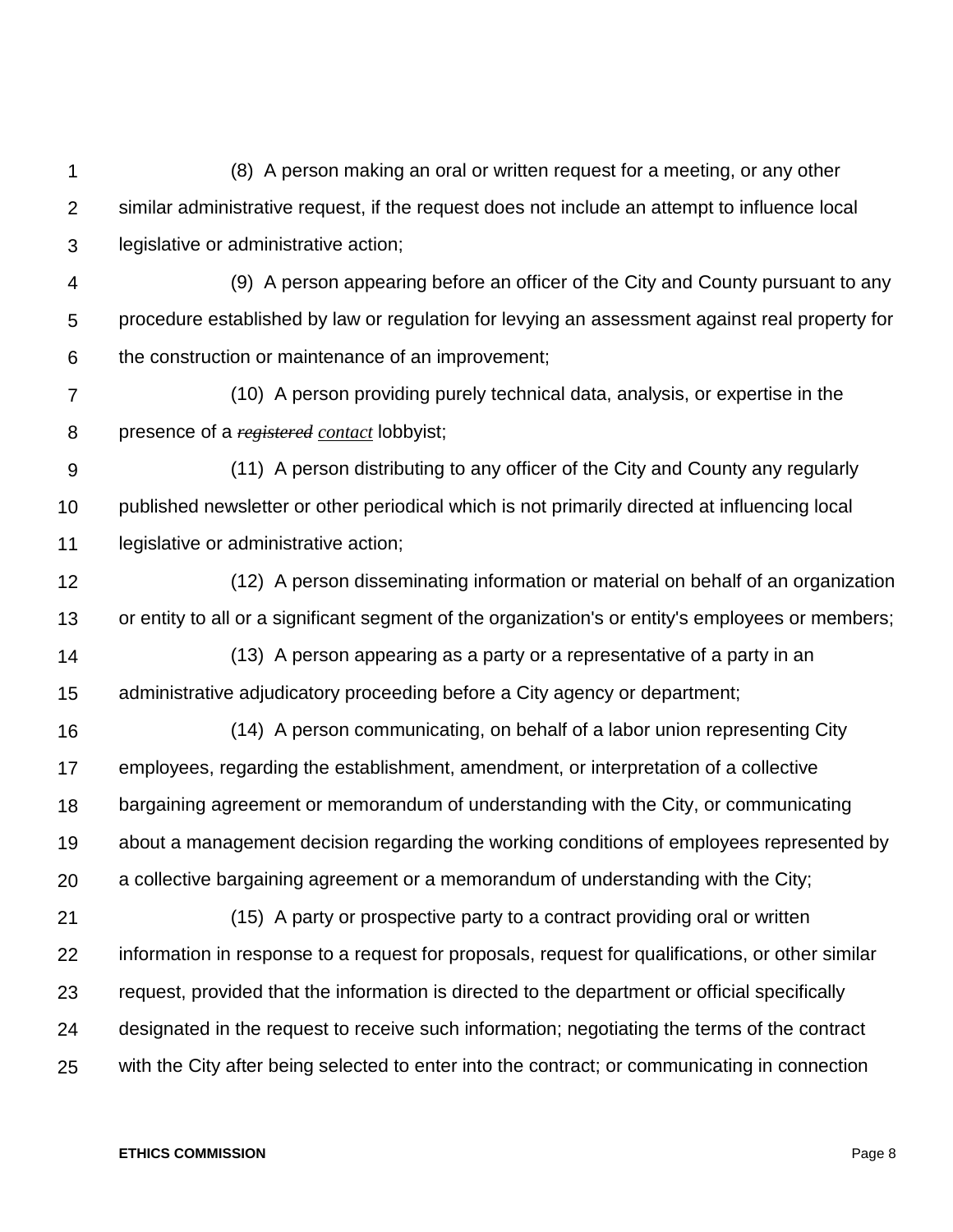1  $\mathcal{P}$ with the administration of an existing contract between the party and the City. For the purposes of this *Ssubsection (b)(15)*:

3 4 5 6 (A) A "party or prospective party" includes that party's officers or employees; a subcontractor listed in the contract, bid, or proposal; or that subcontractor's officers or employees. A "party or prospective party" does not include any other agent or associate, including any outside consultant or independent contractor.

7 8 9 10 11 12 13 14 (B) Communication "in connection with the administration of an existing contract" includes, but is not limited to, communication regarding: insurance and bonding; contract performance and/or default; requests for in-scope change orders; legislative mandates imposed on contractors by the City and County; payments and invoicing; personnel changes; prevailing wage verification; liquidated damages and other penalties for breach of contract; audits; assignments; and subcontracting. Communication "in connection with the administration of an existing contract" does not include communication regarding new contracts, or out-of-scope change orders.

15 16 17 18 19 20 21 22 (16) An officer or employee of a nonprofit organization or an organization fiscally sponsored by such a nonprofit organization communicating on behalf of their organization. For purposes of this subsection only, "nonprofit organization" means either an organization with tax exempt status under 26 United States Code Section 501(c)(3), or an organization with tax exempt status under 26 United States Code Section 501(c)(4) whose most recent federal tax filing included an IRS Form 990-N or an IRS Form 990-EZ, or an organization whose next federal tax filing is reasonably likely to include an IRS Form 990-N or an IRS Form 990-EZ.

23 24 25 (c) The following activities are not "contacts" for the purpose of determining whether a person qualifies as a *contact* lobbyist, but are "contacts" for purpose of disclosures required by this Chapter *1*: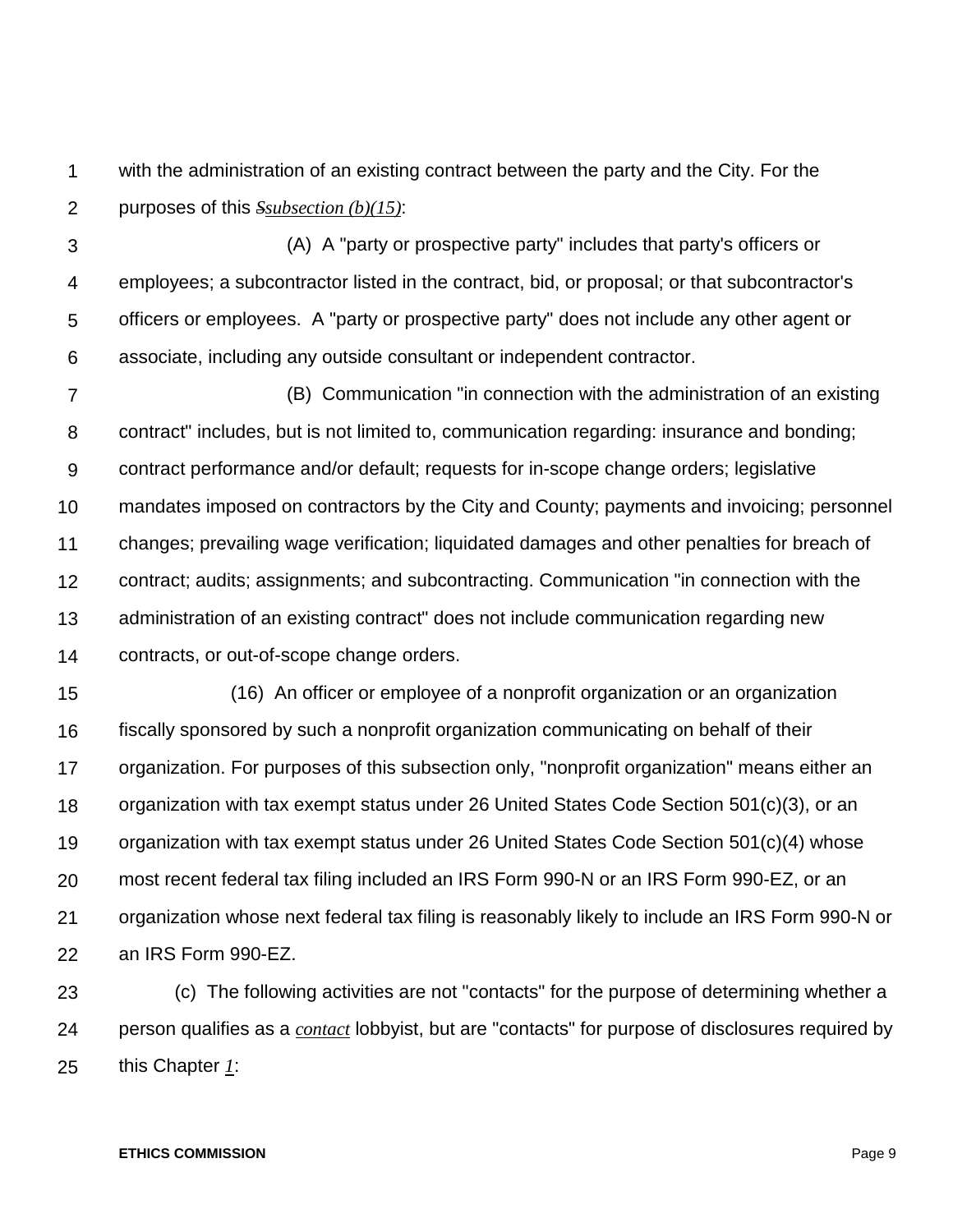1 2 3 4 5 6 7 8 9 10 11 12 13 14 15 16 17 18 19 20 21 22 23 24 25 (1) A person providing oral information to an officer of the City and County in response to an oral or written request made by that officer; (2) A person making an oral or written request for the status of an action; and (3) A person participating in a public interested persons meeting, workshop, or other forum convened by a City agency or department for the purpose of soliciting public input. **SEC. 2.110. REGISTRATION AND DISCLOSURES; FEES; TERMINATION OF REGISTRATION.** (a) **REGISTRATION OF LOBBYISTS REQUIRED.** Lobbyists shall register with the Ethics Commission and comply with the disclosure requirements imposed by this Chapter *1*. Such registration shall occur no later than five business days of qualifying as a lobbyist.*, but the Contact* lobbyist*s* shall register prior to making any additional contacts with an officer of the City and County of San Francisco *and expenditure lobbyists shall register prior to making any additional payments to influence local legislative or administrative action*. (b) **REGISTRATION.** *(1) Contact lobbyists.* At the time of initial registration each *contact* lobbyist shall report to the Ethics Commission the following information: (*1A*) The name, business address, e-mail address, and business telephone number of the lobbyist; (*2B*) The name, business address, and business telephone number of each client for whom the lobbyist is performing lobbyist services; (*3C*) The name, business address, and business telephone number of the lobbyist's employer, firm or business affiliation; and (*4D*) Any other information required by the Ethics Commission *through regulation,* consistent with the purposes and provisions of this Chapter.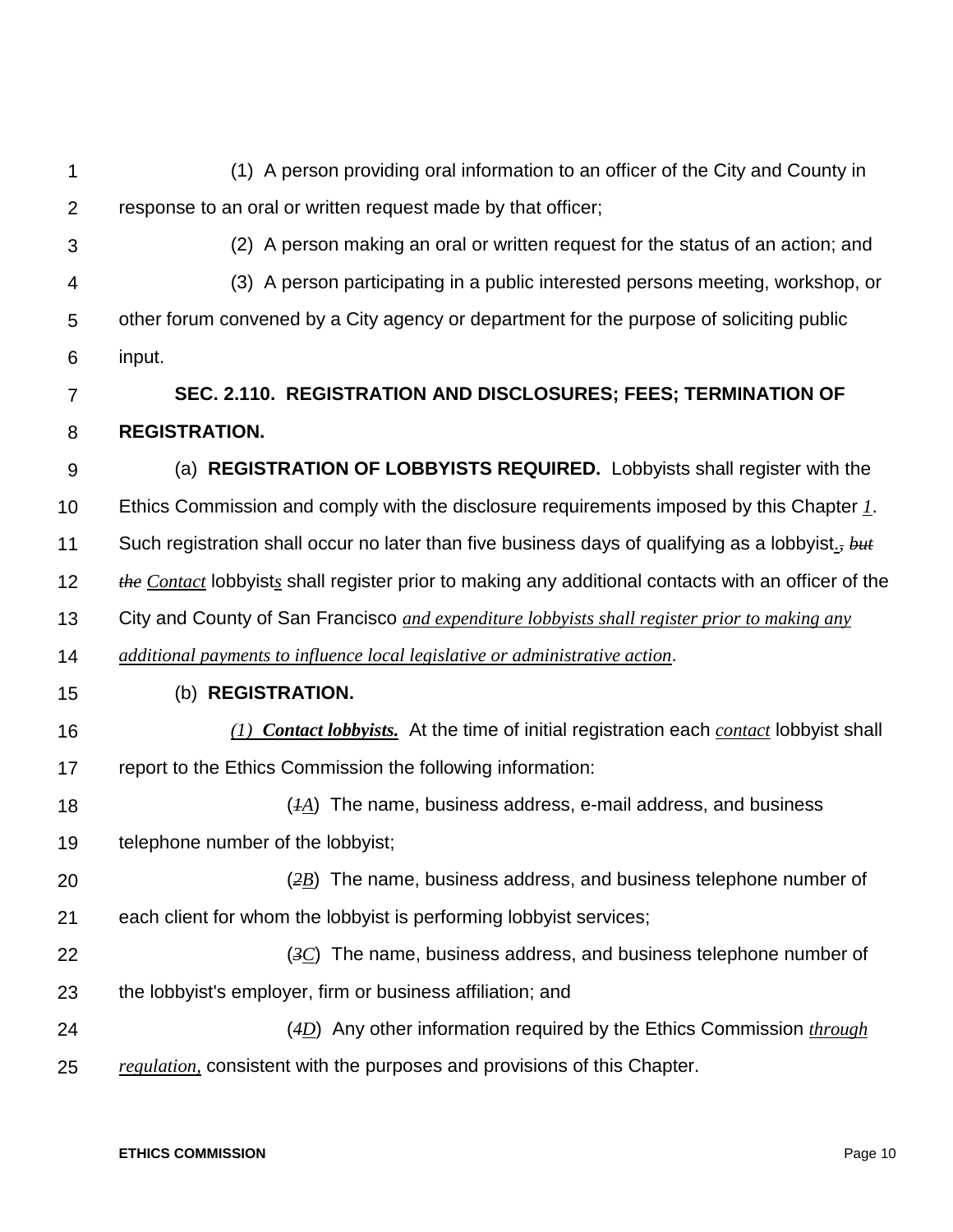| 1              | (2) <b>Expenditure lobbyists.</b> At the time of initial registration each expenditure lobbyist           |
|----------------|-----------------------------------------------------------------------------------------------------------|
| $\overline{2}$ | shall report to the Ethics Commission the following information:                                          |
| 3              | (A) The name, mailing address, e-mail address, and telephone number of the                                |
| 4              | <i>lobbyist</i> ;                                                                                         |
| 5              | (B) Expenditure lobbyists that are entities shall provide:                                                |
| 6              | (i) a description of their nature and purpose(s);                                                         |
| 7              | (ii) if the expenditure lobbyist is a corporation, the name of each officer                               |
| 8              | and the name of any person who owns more than 20 percent of the corporation;                              |
| 9              | (iii) if the expenditure lobbyist is a partnership, the name of each partner                              |
| 10             | if the entity has fewer than 10, or the name of the partner with the greatest ownership interest if the   |
| 11             | entity has 10 or more partners;                                                                           |
| 12             | $(iv)$ for any other type of business entity, the name of each person with                                |
| 13             | an ownership interest if the entity has fewer than 10 owners, or the name of the person with the greatest |
| 14             | <u>ownership interest in the entity, if the entity has 10 or more owners;</u>                             |
| 15             | (C) Expenditure lobbyists that are individuals shall provide a description of                             |
| 16             | their business activities; and                                                                            |
| 17             | (D) Any other information required by the Ethics Commission through                                       |
| 18             | regulation, consistent with the purposes and provisions of this Chapter.                                  |
| 19             | (c) LOBBYIST DISCLOSURES. For each calendar month, each lobbyist shall submit                             |
| 20             | the following information no later than the fifteenth calendar day following the end of the               |
| 21             | month:                                                                                                    |
| 22             | <b>Contact lobbyists.</b> Each contact lobby ist shall report to the Ethics Commission the<br>(I)         |
| 23             | following information:                                                                                    |
| 24             | $(HA)$ The name, business address and business telephone number of                                        |
| 25             | each person from whom the lobbyist or the lobbyist's employer received or expected to                     |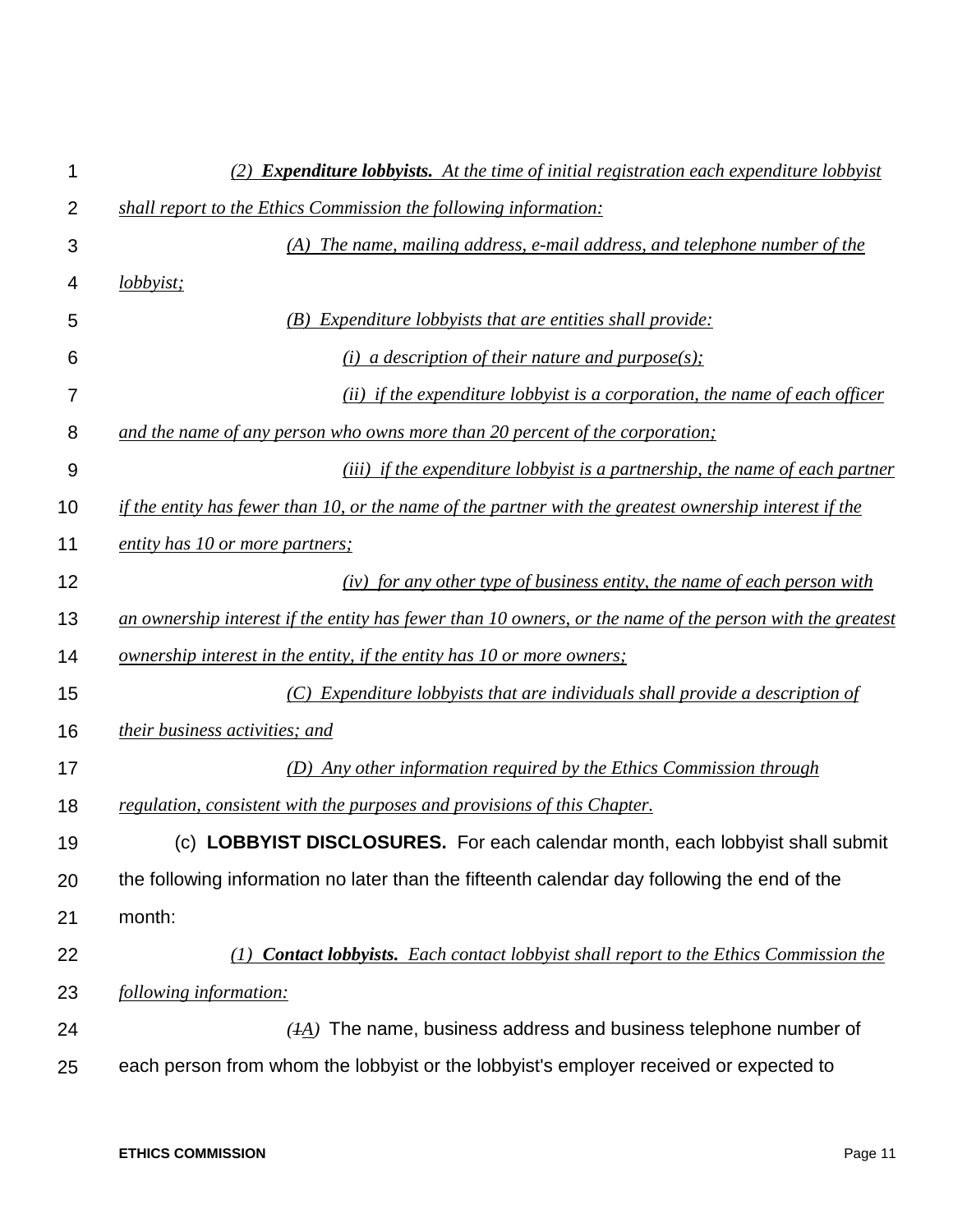1  $\mathcal{P}$ receive economic consideration to influence local legislative or administrative action during the reporting period*;.*

3 4 5 6 7 8 9 10 11 12 13 14 15 16 17 18 19 20 21 22 23 24 (*2B*) The name of each officer of the City and County of San Francisco with whom the lobbyist made a contact during the reporting period*;.* (*3C*) The date on which each contact was made*;.* (*4D*) The local legislative or administrative action that the lobbyist sought to influence, including, if any, the title and file number of any resolution, motion, appeal, application, petition, nomination, ordinance, amendment, approval, referral, permit, license, entitlement, or contract, and the outcome sought by the client*;.* (*5E*) The client on whose behalf each contact was made*;.* (*6F*) The amount of economic consideration received or expected by the lobbyist or the lobbyist's employer from each client during the reporting period*;.* (*7G*) All activity expenses incurred by the lobbyist during the reporting period, including the following information: (*Ai*) The date and amount of each activity expense; (*Bii*) The full name and official position, if any, of the beneficiary of each activity expense, a description of the benefit, and the amount of the benefit; (*Ciii*) The full name of the payee of each activity expense if other than the beneficiary; (*Div*) Whenever a lobbyist is required to report a salary of an individual pursuant to this *Ssubsection (c)(1)*, the lobbyist need only disclose whether the total salary payments made to the individual during the reporting period was less than or equal to \$250, greater than \$250 but less than or equal to \$1,000, greater than \$1,000 but less than or equal to \$10,000, or greater than \$10,000.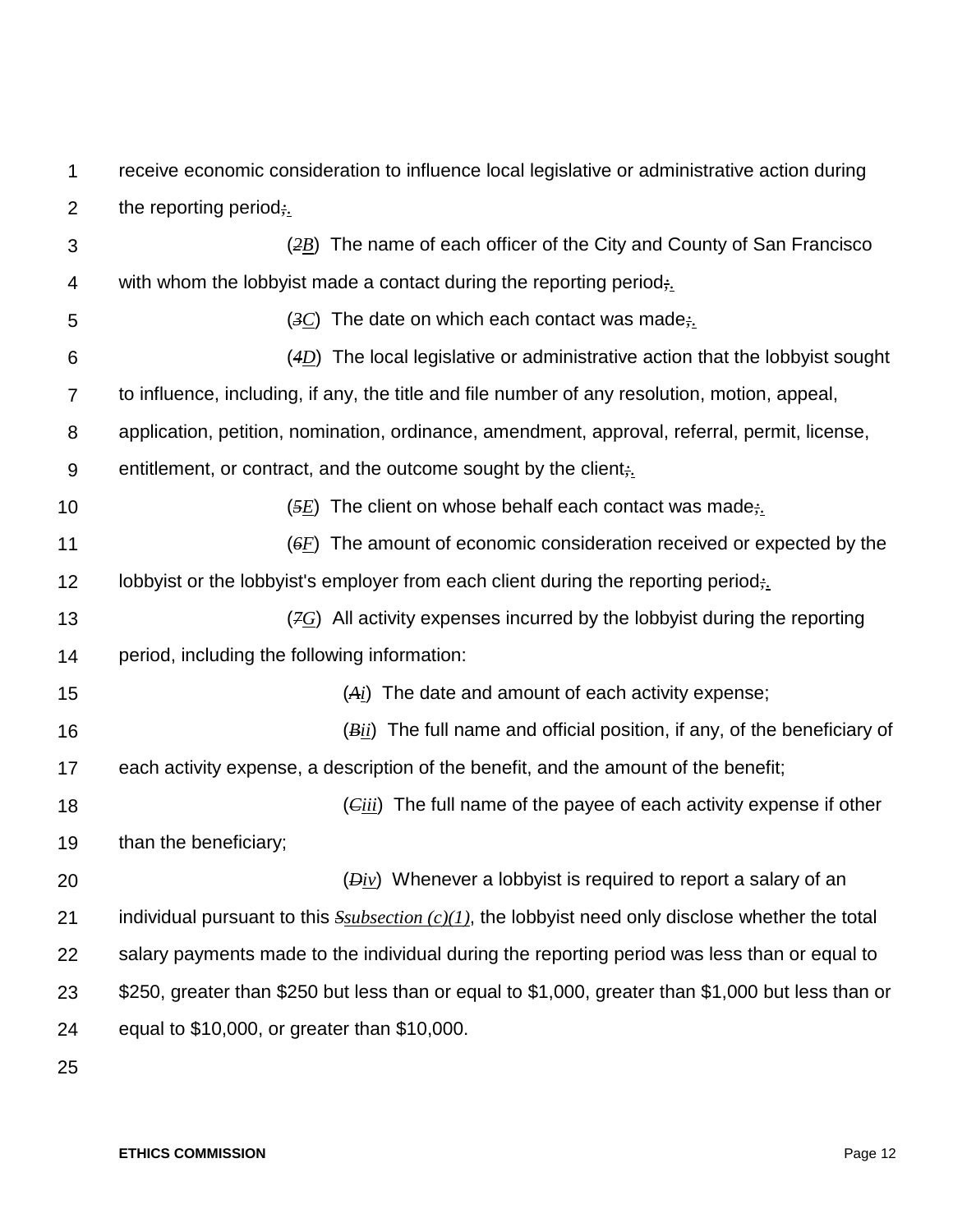| 1              | (8H) All <i>political campaign</i> contributions of \$100 or more made or                               |
|----------------|---------------------------------------------------------------------------------------------------------|
| $\overline{2}$ | delivered by the lobby ist or the lobby ist's employer, or made by a client at the behest of the        |
| 3              | lobbyist or the lobbyist's employer during the reporting period to an officer of the City and           |
| 4              | County, a candidate for such office, a committee controlled by such officer or candidate, or a          |
| 5              | committee primarily formed to support or oppose such officer or candidate, or any committee             |
| 6              | primarily formed to support or oppose a ballot measure to be voted on only in San Francisco.            |
| $\overline{7}$ | This report shall include such <i>political campaign</i> contributions arranged by the lobbyist, or for |
| 8              | which the lobbyist acted as an agent or intermediary.                                                   |
| $9\,$          | The following information regarding each <i>political campaign</i> contribution                         |
| 10             | shall be submitted to the Ethics Commission:                                                            |
| 11             | $(A_i)$ The amount of the contribution;                                                                 |
| 12             | The name of the contributor;<br>(Bii)                                                                   |
| 13             | The date on which the contribution was made;<br>$\left(\overline{C}ii\right)$                           |
| 14             | $(Div)$ The contributor's occupation;                                                                   |
| 15             | The contributor's employer, or if self-employed, the name of<br>(Ev)                                    |
| 16             | the contributor's business; and                                                                         |
| 17             | The committee to which the contribution was made.<br>(Fvi)                                              |
| 18             | $(9I)$ For each contact at which a person providing purely technical data,                              |
| 19             | analysis, or expertise was present, as described in <b>Section</b> 2.106(b)(10), the name, address,     |
| 20             | employer and area of expertise of the person providing the data, analysis or expertise.                 |
| 21             | $(10I)$ Any amendments to the lobbyist's registration information required                              |
| 22             | by Subsection (b).                                                                                      |
| 23             | $(HK)$ Any other information required by the Ethics Commission <i>through</i>                           |
| 24             | <i>regulation</i> , consistent with the purposes and provisions of this Chapter.                        |
| 25             |                                                                                                         |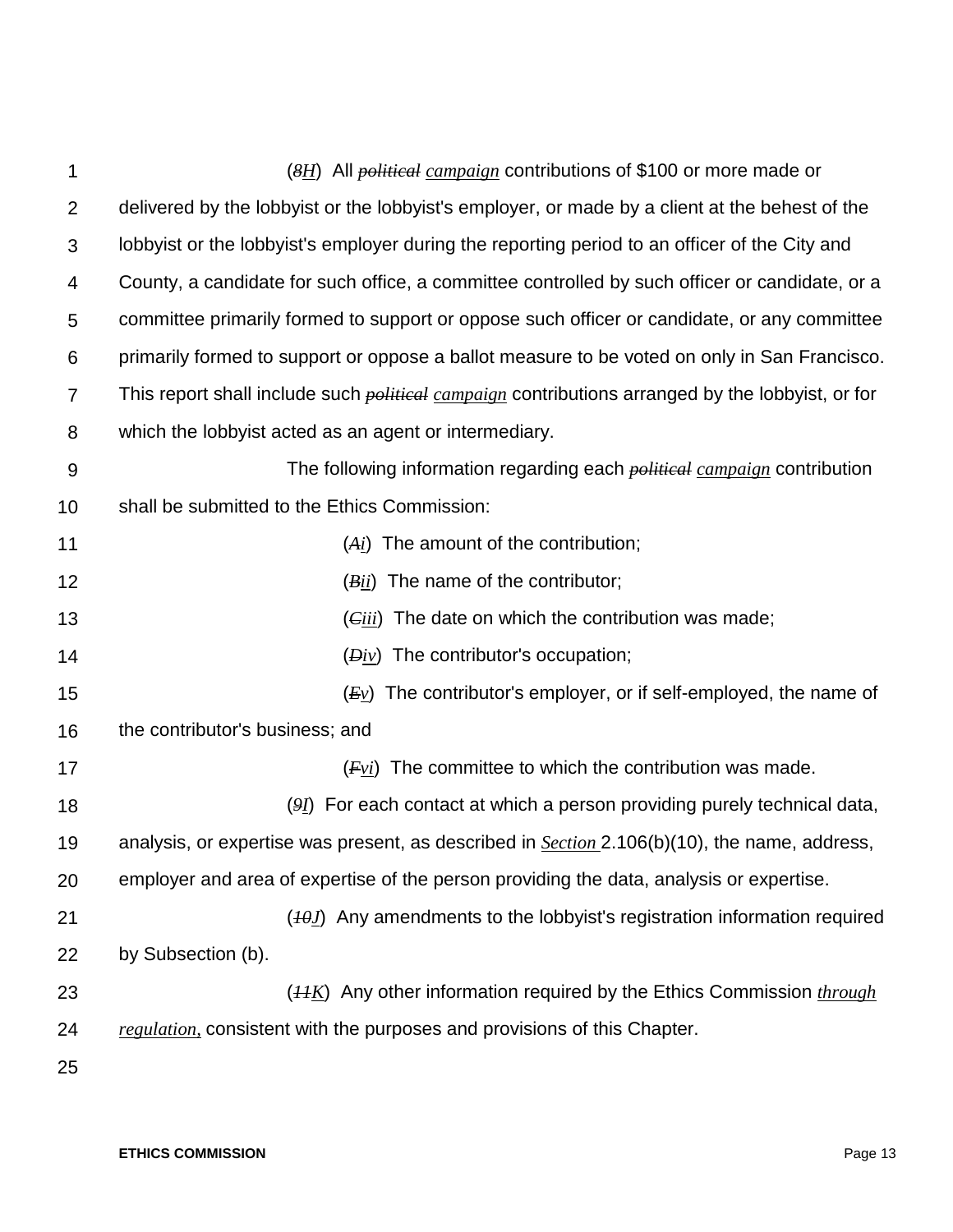| 1              | (2) <b>Expenditure lobbyists.</b> Each expenditure lobbyist shall report to the Ethics                     |
|----------------|------------------------------------------------------------------------------------------------------------|
| $\overline{2}$ | Commission the following information:                                                                      |
| 3              | $(A)$ The local legislative or administrative action that the lobbyist sought to                           |
| 4              | influence, including, if any, the title and file number of any resolution, motion, appeal, application,    |
| 5              | petition, nomination, ordinance, amendment, approval, referral, permit, license, entitlement, or           |
| 6              | contract.                                                                                                  |
| 7              | (B) The total amount of payments made during the reporting period to influence                             |
| 8              | <i>local legislative or administrative action.</i>                                                         |
| 9              | $(C)$ Each payment of \$1,000 or more made during the reporting period,                                    |
| 10             | including the date of payment, the name and address of each person receiving the payment, a                |
| 11             | description of the payment, and a description of the consideration for which the payment was made;         |
| 12             | (D) All activity expenses incurred by the lobby ist during the reporting period,                           |
| 13             | <i>including the following information:</i>                                                                |
| 14             | (i) The date and amount of each activity expense;                                                          |
| 15             | (ii) The full name and official position, if any, of the beneficiary of each                               |
| 16             | activity expense, a description of the benefit, and the amount of the benefit;                             |
| 17             | (iii) The full name of the payee of each activity expense if other than the                                |
| 18             | <i>beneficiary;</i>                                                                                        |
| 19             | (iv) Whenever a lobbyist is required to report a salary of an individual                                   |
| 20             | pursuant to this subsection (2), the lobbyist need only disclose whether the total salary payments made    |
| 21             | to the individual during the reporting period was less than or equal to \$250, greater than \$250 but less |
| 22             | than or equal to \$1,000, greater than \$1,000 but less than or equal to \$10,000, or greater than         |
| 23             | \$10,000.                                                                                                  |
| 24             | $(E)$ All campaign contributions of \$100 or more made or delivered by the                                 |
| 25             | lobbyist or made at the behest of the lobbyist during the reporting period to an officer of the City and   |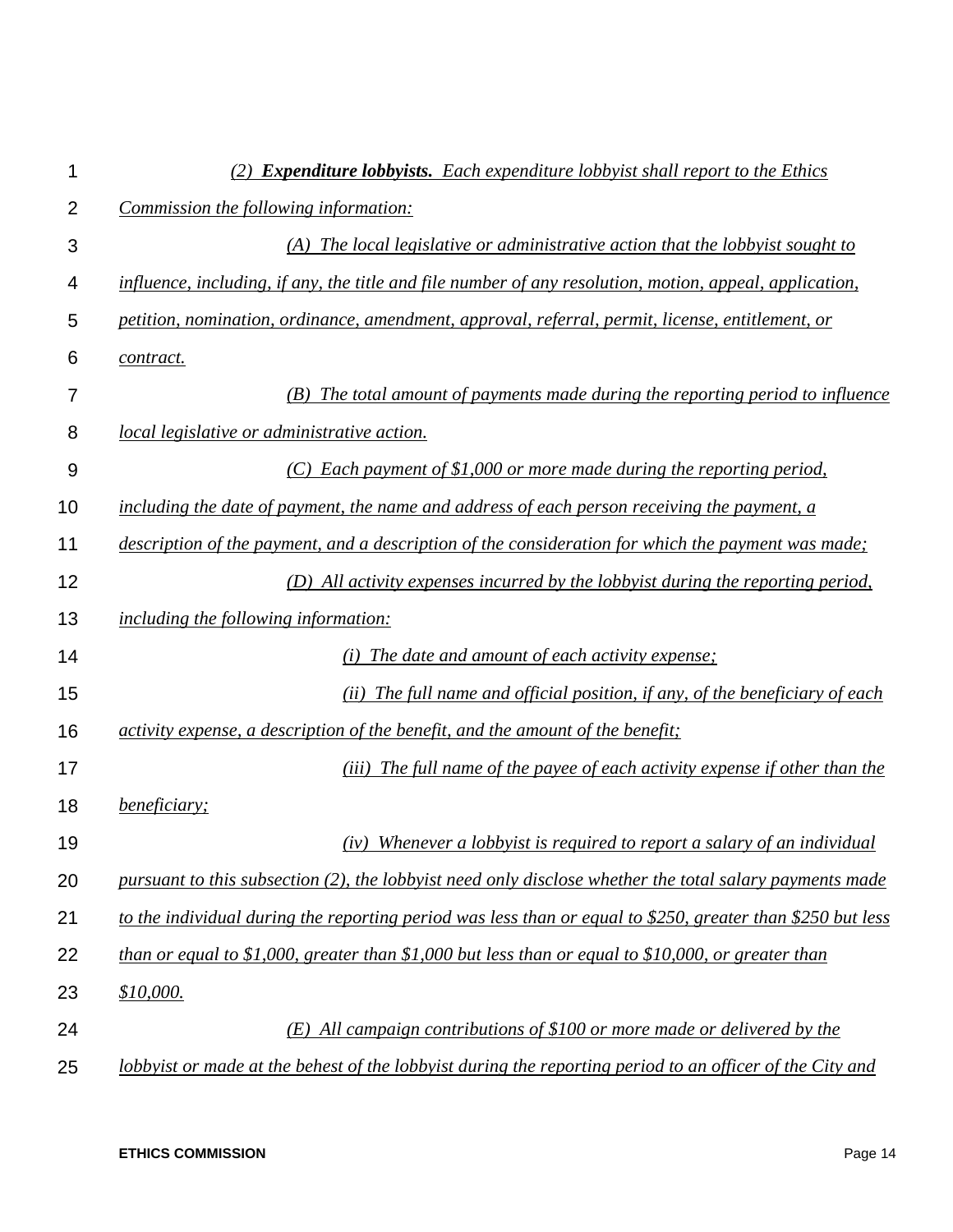| 1              | County, a candidate for such office, a committee controlled by such officer or candidate, or a        |
|----------------|-------------------------------------------------------------------------------------------------------|
| $\overline{2}$ | committee primarily formed to support or oppose such officer or candidate, or any committee primarily |
| 3              | formed to support or oppose a ballot measure to be voted on only in San Francisco. This report shall  |
| 4              | include such campaign contributions arranged by the lobbyist, or for which the lobbyist acted as an   |
| 5              | <i>agent or intermediary.</i>                                                                         |
| 6              | The following information regarding each campaign contribution shall be                               |
| 7              | submitted to the Ethics Commission:                                                                   |
| 8              | The amount of the contribution;<br>(i)                                                                |
| 9              | ( <i>ii</i> ) The name of the contributor;                                                            |
| 10             | The date on which the contribution was made;<br>(iii)                                                 |
| 11             | (iv) The contributor's occupation;                                                                    |
| 12             | The contributor's employer, or if self-employed, the name of the                                      |
| 13             | contributor's business; and                                                                           |
| 14             | The committee to which the contribution was made.<br>(vi)                                             |
| 15             | Any amendments to the lobbyist's registration information required by<br>(F)                          |
| 16             | Subsection (b).                                                                                       |
| 17             | (G) Any other information required by the Ethics Commission through                                   |
| 18             | regulation, consistent with the purposes and provisions of this Chapter 1.                            |
| 19             | (d) REGISTRATION AND FILING OF DISCLOSURES BY ORGANIZATIONS. The                                      |
| 20             | Ethics Commission is authorized to establish procedures to permit the registration and filing of      |
| 21             | contact lobbyist disclosures by a business, firm, or organization on behalf of the individual         |
| 22             | contact lobbyists employed by those businesses, firms, or organizations.                              |
| 23             | (e) FEES; TERMINATION OF REGISTRATION.                                                                |
| 24             |                                                                                                       |
| 25             |                                                                                                       |
|                |                                                                                                       |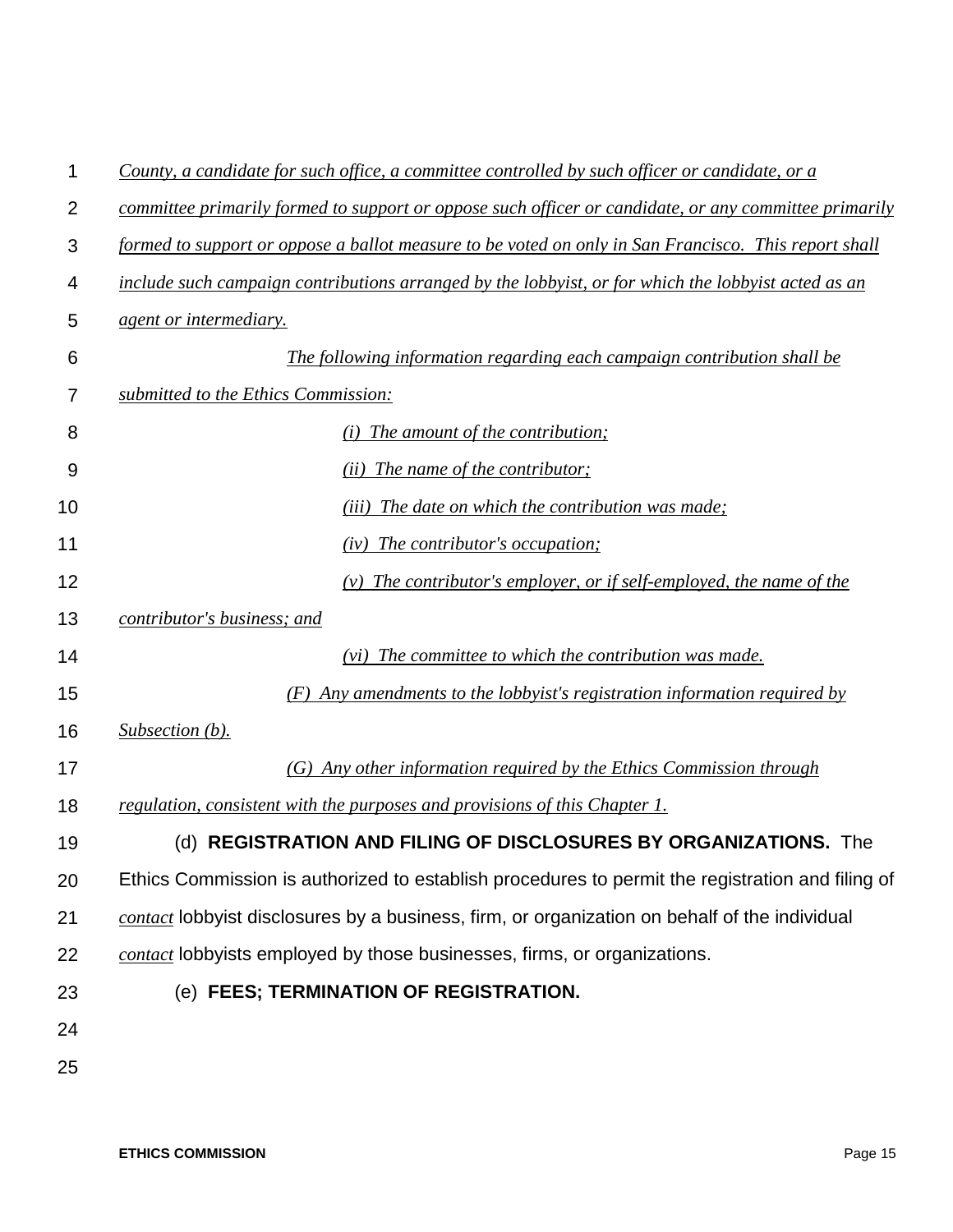1  $\mathcal{P}$ 3 (1) At the time of registration each lobbyist shall pay a fee of \$500. On or before every subsequent February 1, each registered lobbyist shall pay an additional fee of \$500.

4 5 6 (2) Failure to pay the annual fee by February 1 shall constitute a termination of a lobbyist's registration with the Ethics Commission. The Ethics Commission is also authorized to establish additional processes for the termination of a lobbyist's registration.

7 8 9 (3) The Ethics Commission shall waive all registration fees for any full-time employee of a tax-exempt organization presenting proof of the organization's tax-exempt status under 26 U.S.C. Section 501(c)(3) or 501(c)(4).

10 11 (4) The Ethics Commission shall deposit all fees collected pursuant to this Section in the General Fund of the City and County of San Francisco.

12

# **SEC. 2.115. PROHIBITIONS.**

13 14 15 (a) GIFT LIMIT. No lobbyist shall make gifts to an officer of the City and County that have a fair market value of more than \$25, except for those gifts that would qualify for one of the exemptions under Section 3.216(b) of this Code and its implementing regulations.

16 17 18 (b) FUTURE EMPLOYMENT. No lobbyist shall cause or influence the introduction or initiation of any local legislative or administrative action for the purpose of thereafter being employed or retained to secure its granting, denial, confirmation, rejection, passage or defeat.

19 20 21 (c) FICTITIOUS PERSONS. No *contact* lobbyist shall contact any officer of the City and County in the name of any fictitious person or in the name of any real person, except with the consent of such real person.

22 23 24 (d) EVASION OF OBLIGATIONS. No lobbyist shall attempt to evade the obligations imposed by this Chapter through indirect efforts or through the use of agents, associates or employees.

#### 25 **SEC. 2.116. LOBBYIST TRAINING.**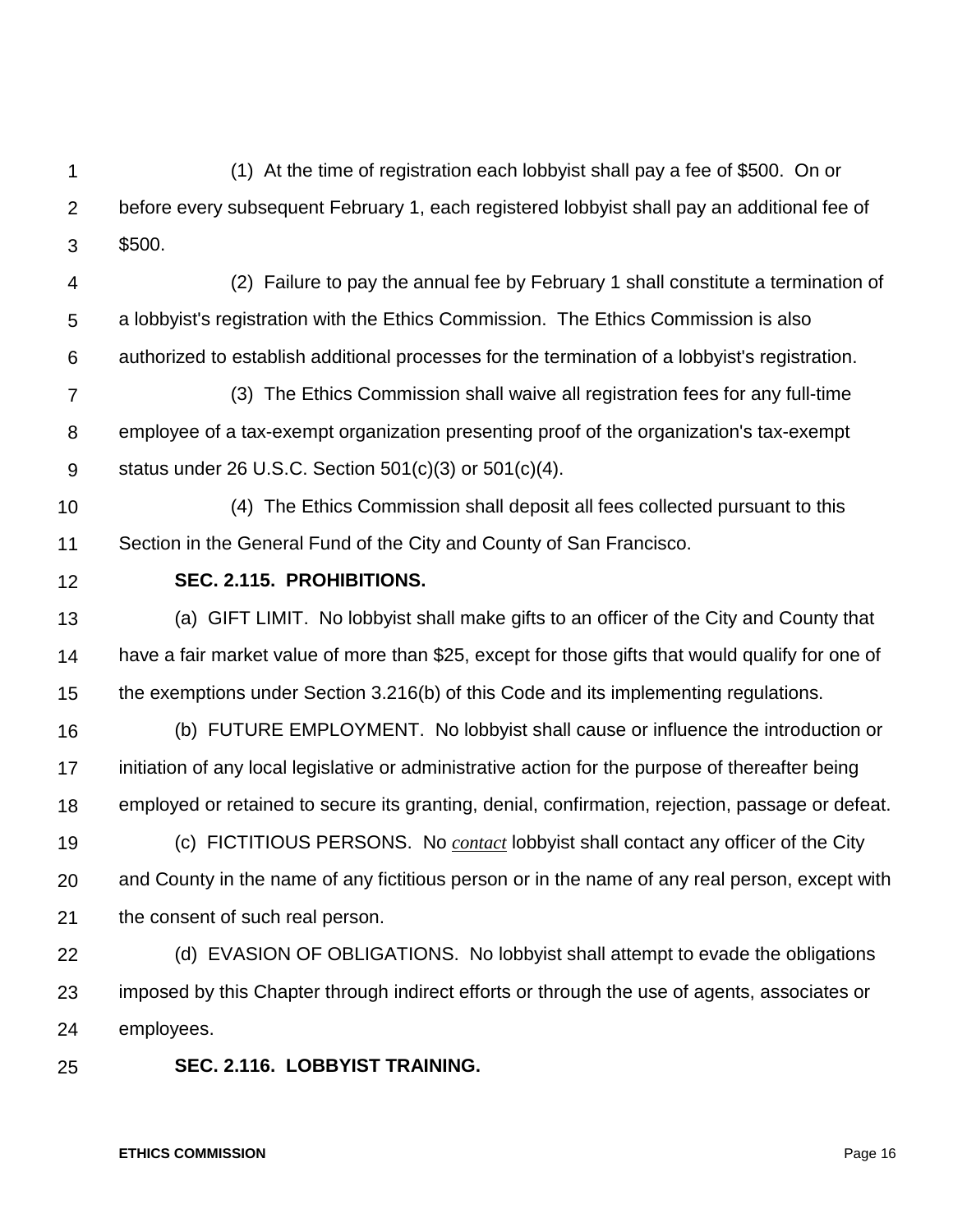1  $\mathcal{P}$ 3 4 (a) Each *contact* lobbyist must complete a lobbyist training session offered by the Ethics Commission within one year of the lobbyist's initial registration. Thereafter, *contact* lobbyists shall attend additional training sessions as required by the Executive Director, at his or her discretion.

5 6 (b) The Ethics Commission shall make lobbyist training sessions available on its website.

7 8 9 (c) On or before the deadline for completing any required lobbyist training session, each *contact* lobbyist must file a signed declaration with the Ethics Commission stating, under penalty of perjury, that the lobbyist has completed the required training session.

10

#### **SEC. 2.130. EMPLOYMENT OF UNREGISTERED PERSONS.**

11 12 13 It shall be unlawful knowingly to pay any *contact* lobbyist to contact any officer of the City and County of San Francisco, if said *contact* lobbyist is required to register under this Chapter and has not done so by the deadlines imposed in this Chapter.

14

15 16 17 18 19 Section 3. Scope of Ordinance. In enacting this ordinance, the voters intend to amend only those words, phrases, paragraphs, subsections, sections, articles, numbers, punctuation marks, charts, diagrams, or any other constituent parts of the Municipal Code that are explicitly shown in this ordinance as additions or deletions, in accordance with the "Note" that appears under the official title of the ordinance.

20

21 22 23 24 25 Section 4. Appropriation. There is hereby appropriated in Fiscal Year 2015-16 from any unencumbered City funds \$560,000 that shall be used to fund the Ethics Commission's administration and enforcement of this ordinance. The Controller shall create an appropriate account and track the use of these funds. Any portion of this appropriation that remains unspent at the end of Fiscal Year 2015-16 shall be carried forward and spent in subsequent